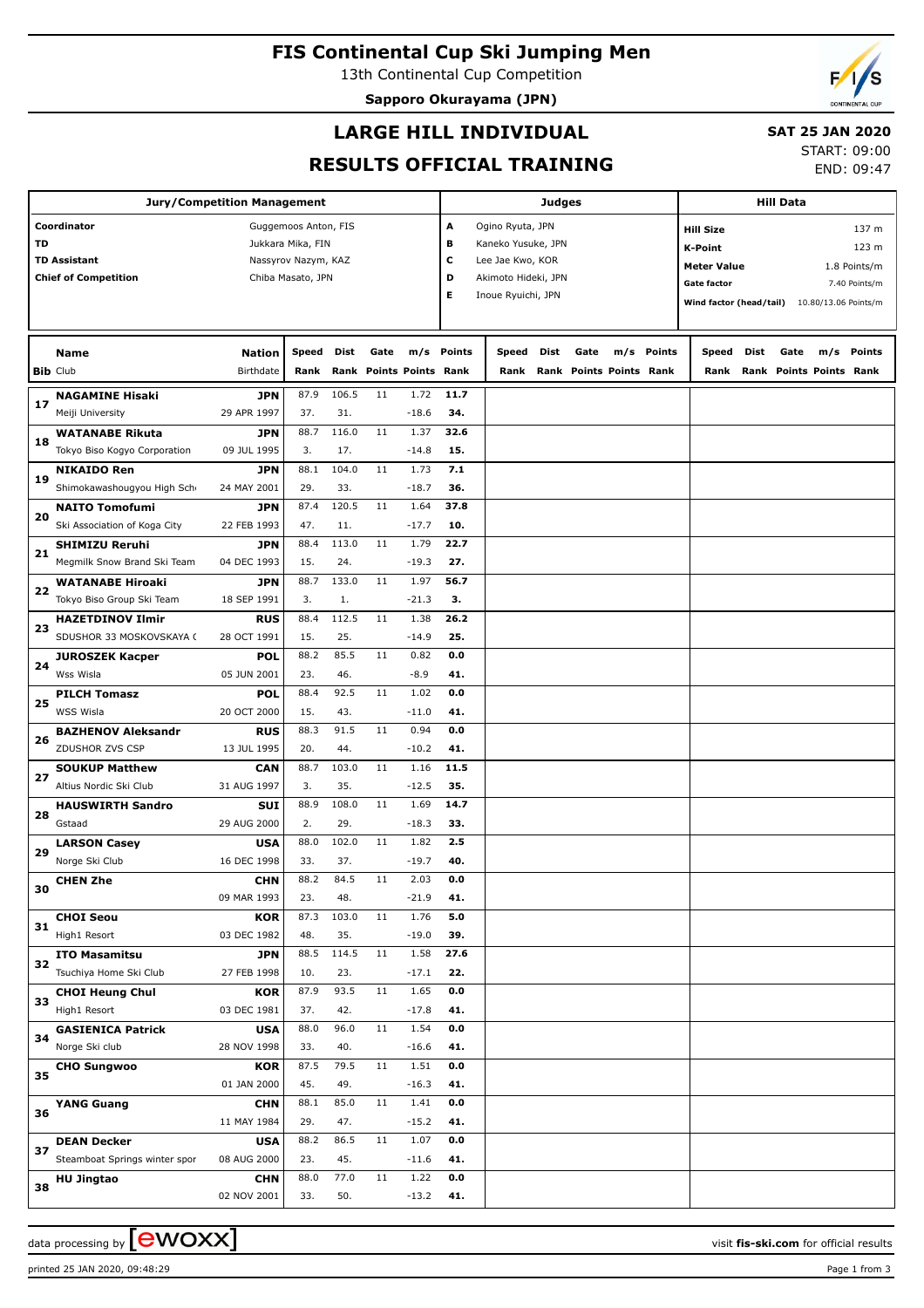# **FIS Continental Cup Ski Jumping Men**

13th Continental Cup Competition

**Sapporo Okurayama (JPN)**



#### **LARGE HILL INDIVIDUAL**

 **SAT 25 JAN 2020** START: 09:00

| <b>RESULTS OFFICIAL TRAINING</b> |               |       |       |      |                           |        |       |      |                         |  |            |       |      | END: 09:47              |     |               |
|----------------------------------|---------------|-------|-------|------|---------------------------|--------|-------|------|-------------------------|--|------------|-------|------|-------------------------|-----|---------------|
| Name                             | <b>Nation</b> | Speed | Dist  | Gate | m/s                       | Points | Speed | Dist | Gate                    |  | m/s Points | Speed | Dist | Gate                    | m/s | <b>Points</b> |
| Club                             | Birthdate     | Rank  |       |      | <b>Rank Points Points</b> | Rank   | Rank  |      | Rank Points Points Rank |  |            | Rank  |      | Rank Points Points Rank |     |               |
| <b>WINTER Paul</b>               | <b>GER</b>    | 88.5  | 116.0 | 11   | 1.51                      | 31.1   |       |      |                         |  |            |       |      |                         |     |               |
| SC Willingen                     | 05 OCT 1997   | 10.   | 17.   |      | $-16.3$                   | 17.    |       |      |                         |  |            |       |      |                         |     |               |
| <b>SCHULER Andreas</b>           | <b>SUI</b>    | 88.7  | 116.0 | 11   | 1.64                      | 29.7   |       |      |                         |  |            |       |      |                         |     |               |
| Einsiedeln                       | 30 DEC 1995   | 3.    | 17.   |      | $-17.7$                   | 20.    |       |      |                         |  |            |       |      |                         |     |               |
| <b>KASAI Noriaki</b>             | <b>JPN</b>    | 88.3  | 124.5 | 11   | 1.78                      | 43.5   |       |      |                         |  |            |       |      |                         |     |               |
| Tsuchiya Home Ski Team           | 06 JUN 1972   | 20.   | 7.    |      | $-19.2$                   | 8.     |       |      |                         |  |            |       |      |                         |     |               |
| <b>TOCHIMOTO Shohei</b>          | <b>JPN</b>    | 88.3  | 122.0 | 11   | 2.09                      | 35.6   |       |      |                         |  |            |       |      |                         |     |               |
| Megmilk Snow Brand Ski Team      | 21 DEC 1989   | 20.   | 9.    |      | $-22.6$                   | 13.    |       |      |                         |  |            |       |      |                         |     |               |
| <b>WASEK Pawel</b>               | POL           | 88.5  | 118.5 | 11   | 2.18                      | 28.4   |       |      |                         |  |            |       |      |                         |     |               |
| <b>WSS Wisla</b>                 | 02 JUN 1999   | 10.   | 14.   |      | $-23.5$                   | 21.    |       |      |                         |  |            |       |      |                         |     |               |
| <b>MAERKL Kilian</b>             | GER           | 87.9  | 109.0 | 11   | 1.74                      | 16.0   |       |      |                         |  |            |       |      |                         |     |               |
| Sc Partenkirchen                 | 10 APR 2000   | 37.   | 28.   |      | $-18.8$                   | 32.    |       |      |                         |  |            |       |      |                         |     |               |
| <b>ITO Kenshiro</b>              | <b>JPN</b>    | 88.0  | 115.0 | 11   | 1.46                      | 29.8   |       |      |                         |  |            |       |      |                         |     |               |
| Megmilk Snow Brand Ski Team      | 08 JAN 1990   | 33.   | 21.   |      | $-15.8$                   | 19.    |       |      |                         |  |            |       |      |                         |     |               |
| <b>MYHREN Mats Bjerke</b>        | <b>NOR</b>    | 89.1  | 122.0 | 11   | 2.23                      | 34.1   |       |      |                         |  |            |       |      |                         |     |               |
| Soere Aal                        | 23 SEP 1997   | 1.    | 9.    |      | $-24.1$                   | 14.    |       |      |                         |  |            |       |      |                         |     |               |
| <b>RESINGER Peter</b>            | <b>AUT</b>    | 88.1  | 116.0 | 11   | 1.92                      | 26.7   |       |      |                         |  |            |       |      |                         |     |               |
| SV Schwarzach                    | 28 JUN 2000   | 29.   | 17.   |      | $-20.7$                   | 24.    |       |      |                         |  |            |       |      |                         |     |               |
| <b>SELL Adrian</b>               | GER           | 88.2  | 115.0 | 11   | 2.34                      | 20.3   |       |      |                         |  |            |       |      |                         |     |               |
| Sv Messstetten                   | 28 APR 1998   | 23.   | 21.   |      | $-25.3$                   | 29.    |       |      |                         |  |            |       |      |                         |     |               |
| <b>RAIMUND Philipp</b>           | GER           | 88.4  | 117.5 | 11   | 2.39                      | 24.3   |       |      |                         |  |            |       |      |                         |     |               |
| Sc Oberstdorf                    | 23 JUN 2000   | 15.   | 16.   |      | $-25.8$                   | 26.    |       |      |                         |  |            |       |      |                         |     |               |
| <b>MURANKA Klemens</b>           | <b>POL</b>    | 88.4  | 126.5 | 11   | 2.05                      | 44.2   |       |      |                         |  |            |       |      |                         |     |               |
| TS Wisla Zakopane                | 31 AUG 1994   | 15.   | 5.    |      | $-22.1$                   | 7.     |       |      |                         |  |            |       |      |                         |     |               |
| <b>TEPES Jurij</b>               | <b>SLO</b>    | 88.6  | 132.0 | 11   | 2.36                      | 50.7   |       |      |                         |  |            |       |      |                         |     |               |
| SD Dolomiti                      | 14 FEB 1989   | 7.    | 3.    |      | $-25.5$                   | 5.     |       |      |                         |  |            |       |      |                         |     |               |
| <b>SEMENIC Anze</b>              | <b>SLO</b>    | 88.1  | 133.0 | 10   | 2.24                      | 57.5   |       |      |                         |  |            |       |      |                         |     |               |
| <b>NSK TRZIC FMG</b>             | 01 AUG 1993   | 29.   | 1.    | 3.7  | $-24.2$                   | 2.     |       |      |                         |  |            |       |      |                         |     |               |
| <b>ROTH Luca</b>                 | GER           | 88.2  | 108.0 | 10   | 1.50                      | 20.5   |       |      |                         |  |            |       |      |                         |     |               |
| Sv Messstetten                   | 14 APR 2000   | 23.   | 29.   | 3.7  | $-16.2$                   | 28.    |       |      |                         |  |            |       |      |                         |     |               |
| <b>GRANERUD Halvor Egner</b>     | <b>NOR</b>    | 87.9  | 101.0 | 10   | 1.61                      | 6.7    |       |      |                         |  |            |       |      |                         |     |               |
| Asker Skiklubb                   | 29 MAY 1996   | 37.   | 38.   | 3.7  | $-17.4$                   | 38.    |       |      |                         |  |            |       |      |                         |     |               |
| <b>PAVLOVCIC Bor</b>             | <b>SLO</b>    | 88.6  | 111.5 | 10   | 1.46                      | 27.2   |       |      |                         |  |            |       |      |                         |     |               |
| Nd Ratece planica                | 27 JUN 1998   | 7.    | 26.   | 3.7  | $-15.8$                   | 23.    |       |      |                         |  |            |       |      |                         |     |               |
| <b>WOHLGENANNT Ulrich</b>        | <b>AUT</b>    | 88.2  | 119.0 | 10   | 1.74                      | 37.7   |       |      |                         |  |            |       |      |                         |     |               |
| SK Kehlegg-Vorarlberg            | 01 AUG 1994   | 23.   | 13.   | 3.7  | $-18.8$                   | 11.    |       |      |                         |  |            |       |      |                         |     |               |
| <b>HAMANN Martin</b>             | GER           | 87.2  | 120.0 | 10   | 1.51                      | 42.0   |       |      |                         |  |            |       |      |                         |     |               |
| SG Nickelhuette Aue              | 10 APR 1997   | 49.   | 12.   | 3.7  | $-16.3$                   | 9.     |       |      |                         |  |            |       |      |                         |     |               |

**Bib** Club **Name**

**39**

**40**

**41**

**42**

**43**

**44**

**45**

**46**

**47**

**48**

**49**

**50**

**51**

**52**

**53**

**54**

**55**

**56**

**57**

**58**

**59**

**60**

**61**

**62**

**63**

**64**

**IWASA Yuken** Tokyo Biso Group Ski Team

**HAARE Anders** Vikersund IF

**JELAR Ziga** Sk Triglav kranj

**RINGEN Sondre** Baekkelagets SK

**AIGNER Clemens** SV Innsbruck-Bergisel-Tirol

**HUBER Stefan** SC Seekirchen-Salzburg

**SCHIFFNER Markus** UVB Hinzenbach-Oberoesterrei

**JPN** 02 JUL 1999

**NOR** 07 DEC 1999

**AUT** 05 JUN 1992

**SLO** 22 OCT 1997

**NOR** 09 OCT 1996

**AUT** 02 FEB 1993

**AUT** 08 MAR 1994 87.9 118.5 10 37. 14. -18.0

88.6 123.5 10 7. 8. 3.7 -19.7

88.5 95.5 10 10. 41. -7.3

88.5 128.5 10 10. 4. 3.7 -15.3

87.2 109.5 9 49. 27. -26.1

87.9 125.5 9  $37.6.74$  -20.1

87.5 106.5 9 45. 31. 7.4 -6.8 **37.6 12.**

**44.9 6.**

**6.9 37.**

**58.3 1.**

**17.0 31.**

**51.8 4.**

**30.9 18.**

1.67

1.82

0.68

1.42

2.42

1.86

0.63

3.7

3.7

3.7

3.7

7.4

7.4

7.4

data processing by  $\boxed{\text{ewOX}}$